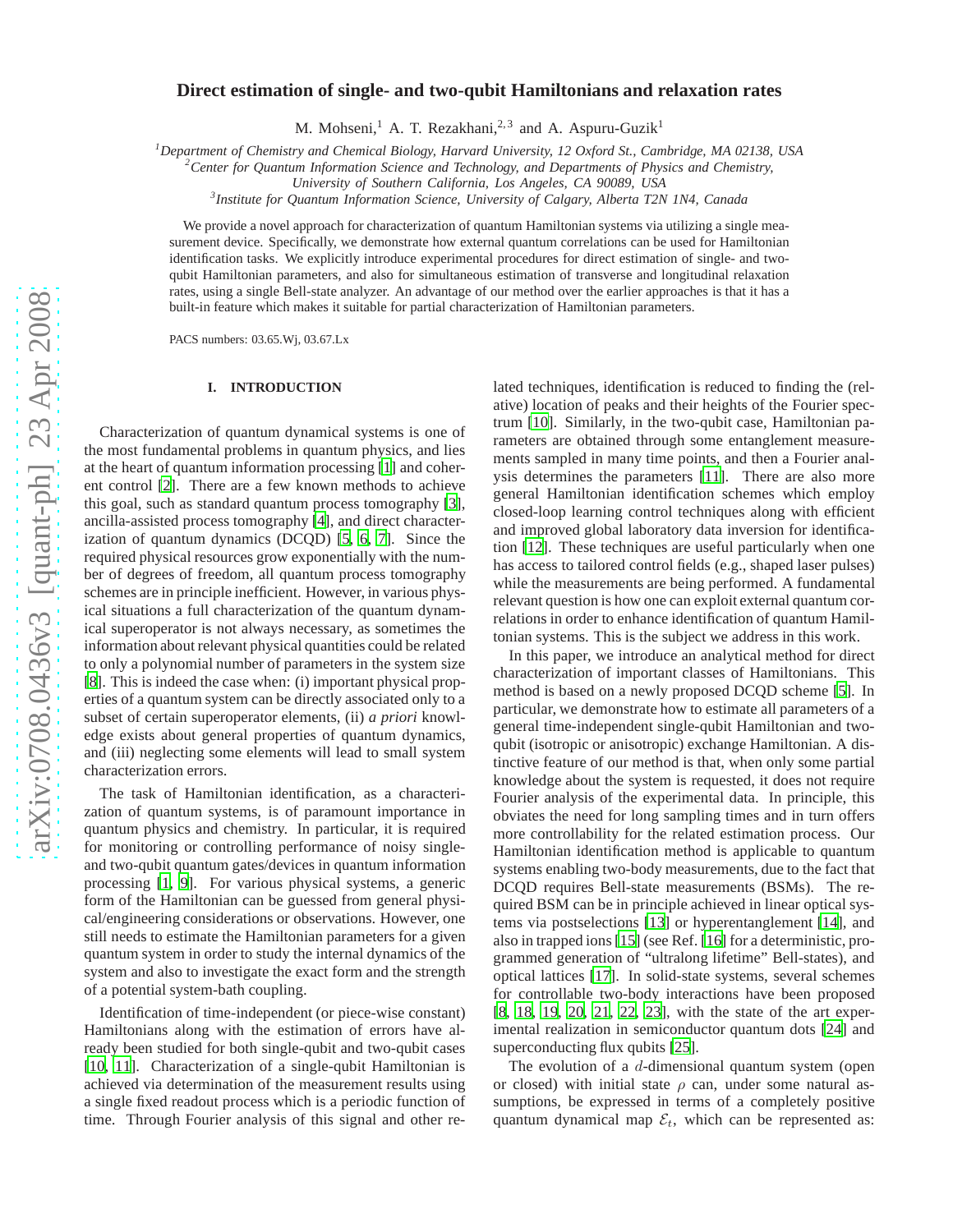$\mathcal{E}_t(\rho) = \sum_{ij} \chi_{ij}(t) \sigma_i \rho \sigma_j^{\dagger}$ . The positive matrix  $\boldsymbol{\chi} = [\chi_{mn}]$ encompasses all information about the dynamics, relative to the fixed operator basis set  $\{\sigma_m\}$ , where  $tr(\sigma_m^{\dagger} \sigma_n) = d\delta_{mn}$ . The theory of DCQD determines elements of  $\chi$  matrix [\[5](#page-4-4)] by relating them to measurement results more directly than the other existing schemes. The main idea of DCQD is based on quantum error detection theory in which by preparation of suitable states and measurement of their stabilizers and normalizers partial information about errors can be obtained. The required stabilizer and normalizer measurement can be physically realized with a single Bell-state analyzer. Table [I](#page-1-0) summarizes the scheme for the single-qubit case.

### **II. IDENTIFICATION OF SINGLE-QUBIT HAMILTONIANS**

Let us consider the cases that quantum dynamics is generated by a time-independent Hamiltonian,  $\mathcal{E}_t(\rho)$  $\mathcal{U}(t)^\dagger \rho \mathcal{U}(t)$ , where  $\mathcal{U}(t) = e^{-itH}$  ( $\hbar \equiv 1$ ), one obtains  $\chi_{mn} = a_m \bar{a}_n$ , where  $\mathcal{U}(t) = \sum_m a_m(t) \sigma_m$  and H is the Hamiltonian of the system. Since an energy shift is always possible, we only consider traceless Hamiltonians. In the single-qubit case, where  $H = J \cdot \sigma$ , with the choice of  $\{\sigma = (\sigma_x, \sigma_y, \sigma_z), \mathbb{1}\}\$ as the operator basis, we have:  $\chi_{00}=c^2, \chi_{\alpha\alpha}=s^2\hat{J}_{\alpha}^2, \chi_{0\alpha}=isc\hat{J}_{\alpha}$ , and  $\chi_{\alpha\beta}=s^2\hat{J}_{\alpha}\hat{J}_{\beta}$ , in which  $J = J\hat{J}$  ( $J = ||J||$ ),  $c = \cos(Jt)$ ,  $s = \sin(Jt)$  and  $\alpha, \beta = x, y, z.$ 

In order to find the real vector  $J$ , according to the DCQD theory, we can choose different experimental configurations (measurement settings) depending on our *a priori* information about the Hamiltonian. If the signs of the Hamiltonian parameters (i.e., the components of  $J$ ) are already known, we can determine  $J$  and the absolute values of the components,  $|\hat{J}_{\alpha}|$ , in a single experimental configuration. First, we prepare a maximally entangled state between the qubit of interest A, and an ancilla,  $B$ , as  $|\Phi^+\rangle_{AB} = (|00\rangle + |11\rangle)/\sqrt{2}$ . Next, the system evolves under  $H$  for a duration of time  $t$ . Finally, we perform a BSM represented by the four projection operators  $P_{\Phi^{\pm}}$  and  $P_{\Psi^{\pm}}$ . The probabilities of obtaining these outcomes are found as  $tr[P_I \mathcal{E}_t(\rho)] = c^2$  and  $tr[P_\alpha \mathcal{E}_t(\rho)] = s^2 \hat{J}_\alpha^2$ , where the projection operators  $P_I$  and  $P_\alpha$  (for  $\alpha = x, y, z$ ) correspond to the states  $\Phi^+$ ,  $\Psi^+$ ,  $\Psi^-$ , and  $\Phi^-$ , respectively. Thus,

<span id="page-1-0"></span>TABLE I: Input states and measurements for direct characterization of single-qubit  $\chi$ . Here  $|\Phi_{\alpha}^{+}\rangle = \alpha|00\rangle + \beta|11\rangle$ ,  $|\Phi_{\alpha}^{+}\rangle_{x(y)} = \alpha|+\rangle$  $\langle +\rangle_{x(y)} + \beta | -- \rangle_{x(y)}$  where  $|\alpha| \neq |\beta| \neq 0$  and  $\text{Im}(\bar{\alpha}\beta) \neq 0$ , and  $\{|0\rangle, |1\rangle\}, \{| \pm \rangle_x\}, \{| \pm \rangle_y\}$  are eigenstates of the Pauli operators  $\sigma_z$ ,  $\sigma_x$ , and  $\sigma_y$ .  $P_{\Phi^+}$  is the projector on the Bell state  $|\Phi^+\rangle$ , and similarly for the other projectors.

| input state                     | Bell-state measurement                                    | output $\chi_{mn}$                          |
|---------------------------------|-----------------------------------------------------------|---------------------------------------------|
| $ \Phi^+ $                      | $P_{\Psi}$ $\pm$ , $P_{\Phi}$ $\pm$                       | $\chi$ 00, $\chi$ 11, $\chi$ 22, $\chi$ 33  |
| $ \Phi_{\alpha}^{+}\rangle$     | $P_{\Phi^+} \pm P_{\Phi^-}$ , $P_{\Psi^+} \pm P_{\Psi^-}$ | $\chi$ <sub>03</sub> , $\chi$ <sub>12</sub> |
| $ \Phi_{\alpha}^{+}\rangle_{x}$ | $P_{\Phi^+} \pm P_{\Psi^+}, P_{\Phi^-} \pm P_{\Psi^-}$    | $\chi_{01}, \chi_{23}$                      |
| $ \Phi^+ $                      | $P_{\phi+} \pm P_{\psi-}$ , $P_{\phi-} \pm P_{\psi+}$     | $\chi_{02}, \chi_{13}$                      |

we have

<span id="page-1-1"></span>
$$
\hat{J}_{\alpha}^2 = \text{tr}[P_{\alpha} \mathcal{E}_t(\rho)]/(1 - \text{tr}[P_I \mathcal{E}_t(\rho)]). \tag{1}
$$

The diagonal elements of the superoperator give the absolute values of the unknown parameters  $\hat{J}_{\alpha}$ . Equation [\(1\)](#page-1-1) bears this interesting result that measurements at a single time-point  $t$ are in principle (ignoring the inherent issue of statistical errors) enough to obtain  $(|\hat{J}_x|, |\hat{J}_y|, |\hat{J}_z|)$ . When the relative signs are already known, this uniquely identifies the reference frame of the Hamiltonian.

In order to obtain  $J$ , we are required to estimate the frequency of the function  $\cos^2(Jt) = \text{tr}[P_I \mathcal{E}_t(\rho)]$ . The theory of signal processing and discrete Fourier analysis state that one generally needs to perform many time samplings to obtain frequencies. By the Nyquist criterion, the sampling frequency  $f_S \equiv 1/\tau_S$  must be bounded below by half of the frequency of the original signal, i.e.,  $f_S > J$ , to reduce the inherent aliasing [26]. In Refs. [\[10,](#page-4-9) [11](#page-4-10)] one can find more detailed analysis of these issues and how to read J from experimental data. Specifically, in Ref. [\[11](#page-4-10)(b)] an interesting method of ensemble measurements in sample points has been introduced that can reduce the statistical error in inference.

In the more general case, to fully characterize the real vector  $J$  we need to consider a different strategy and perform two measurements for the off-diagonal elements of  $\chi$ . According to DCQD, these two experimental configurations are sufficient to determine the diagonal of the superoperator,  $\chi_{ii}$  for  $i \in \{0, 1, 2, 3\}$ , and four off-diagonal parameters Im( $\chi_{0i}$ ), and Re( $\chi_{ik}$ ), for any two sets of values of  $\{i, j, k\}, \{i', j', k'\} \in \{1, 2, 3\}$  such that  $i \neq i', j \neq k \neq i$ and  $j' \neq k' \neq i'$ . For example, by preparation of a nonmaximally entangled state  $|\Phi_{\alpha}^{+}\rangle = \alpha|00\rangle + \beta|11\rangle$  (Table [I\)](#page-1-0) and performing a standard BSM, we can obtain the following equations:

$$
\chi_{00} + \chi_{33} = p_+, \quad \chi_{11} + \chi_{22} = p_-,
$$
  
\n
$$
a(\chi_{00} - \chi_{33}) + b \text{Im}(\chi_{03}) = c_+,
$$
  
\n
$$
a(\chi_{11} - \chi_{22}) - b \text{Re}(\chi_{12}) = c_-,
$$

with  $p_{\pm} = \text{tr}[P_{\pm 1} \mathcal{E}_t(\rho)], a = \text{tr}(\mathcal{N}\rho), b = 2i \text{tr}(\sigma_z^A \mathcal{N}\rho),$  and  $c_{\pm} = p_{\pm} \text{tr}(\mathcal{N} \rho_{\pm 1}), \text{ where } \rho = |\Phi_{\alpha}^{+}\rangle \langle \Phi_{\alpha}^{+}|, \mathcal{N} = \sigma_{x}^{A} \sigma_{x}^{B},$  $P_{+1}$  =  $P_{\Phi^+}$  +  $P_{\Phi^-}$ ,  $P_{-1}$  =  $P_{\Psi^+}$  +  $P_{\Psi^-}$  and  $\rho_{\pm 1}$  =  $P_{\pm 1}\mathcal{E}_t(\rho)P_{\pm 1}/\text{tr}[P_{\pm 1}\mathcal{E}_t(\rho)]$ . In the other experimental configuration, we prepare a nonmaximally entangled state  $|\Phi_{\alpha}^{+}\rangle_{x}$ and perform another standard BSM to obtain a similar set of equations in the  $\{|\pm\rangle_x\}$  basis (here and also for  $\{|\pm\rangle_y\}$  basis,  $\mathcal{N} = \sigma_z^A \sigma_z^B$ ). Using these linearly independent equations we can determine diagonal elements of the superoperator,  $\chi_{ii}$  $(i = 0, 1, 2, 3)$  and four off-diagonal parameters Im $(\chi_{03})$ , Im( $\chi_{01}$ ), Re( $\chi_{12}$ ), and Re( $\chi_{23}$ ). As we have shown above, the diagonal elements can be used to determine J and the absolute values  $|\hat{J}_{\alpha}|$ . The relative signs of  $\hat{J}_x$ ,  $\hat{J}_y$ , and  $\hat{J}_z$  can be found from the off-diagonal parameters above; so, we can identify  $J$  up to a global sign. This global sign is usually evident from the physical/engineered setup under consideration, e.g., from the direction of a global magnetic field for spin systems. In physical situations where this global sign cannot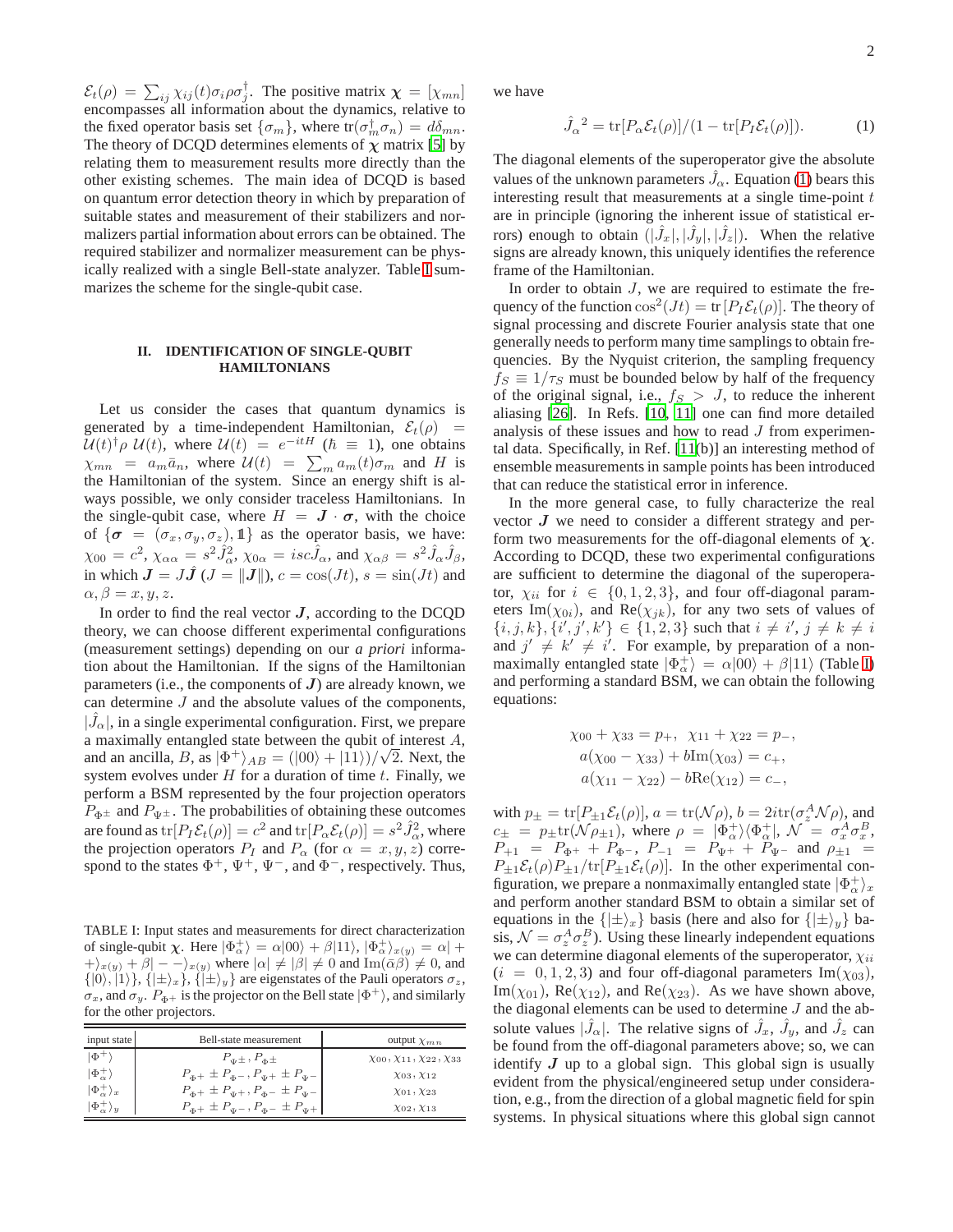be deduced from general physical considerations, we need to perform a third measurement that corresponds to characterizing Im( $\chi_{02}$ ) and Re( $\chi_{31}$ ) which completes our knowledge about an arbitrary (time-independent) single-qubit Hamiltonian. The whole analysis is also applicable to the case of piece-wise constant Hamiltonians. In the following we discuss another important example of single-qubit dynamics, although non-Hamiltonian, that shows how the DCQD estimation may provide advantage in estimation of dynamical parameters in the Markovian regime.

# **III.** SIMULTANEOUS DETERMINATION OF  $T_1$  AND  $T_2$

Let us consider the so-called quantum *homogenization* process acting on a single-qubit density matrix  $\rho(0)$  for time t, where  $\rho_{00}(0) = a$  and  $\rho_{01}(0) = b$  in the  $\{|0\rangle, |1\rangle\}$  basis. This leads to the final state  $\rho(t)$  with  $\rho_{00}(t) = (a$  $a_{\infty}$ ) exp( $-t/T_1$ ) +  $a_{\infty}$  and  $\rho_{01}(t) = b \exp(-t/T_2)$ , where  $a_{\infty}$  characterizes the population of thermal equilibrium state, and the time-scales  $T_1$  and  $T_2$  ( $T_2 \leq 2T_1$ ) are longitudinal and transverse relaxation time-scales of the system, re-spectively [\[1,](#page-4-0) [27](#page-4-25)]. The explicit form of  $\chi_{ii}$  elements are as follows:  $\chi_{00(33)} = [\exp(-t/T_1) \pm 2 \exp(t/T_2) + 1]/4,$  $\chi_{11} = \chi_{22} = [\exp(t/T_1) + 1]/4.$ 

Now we demonstrate that both  $T_1$  and  $T_2$  can always be estimated in a *single* ensemble measurement by using the DCQD scheme for estimating diagonal elements of  $\chi$ . We first prepare a Bell-state  $|\Phi^{+}\rangle_{AB}$ , and then let the qubit A interact with a thermalizing environment for a given time  $t$ . The outcomes of a BSM yield the following relations for  $T_1$  and  $T_2$ :

$$
1/T_1 = -\ln\left(2\text{tr}[P_{\Psi^+} \mathcal{E}_t(\rho)] + 2\text{tr}[P_{\Psi^-} \mathcal{E}_t(\rho)] - 1\right)/t, \tag{2}
$$
  

$$
1/T_2 = -\ln\left(\text{tr}[P_{\Phi^+} \mathcal{E}_t(\rho)] - \text{tr}[P_{\Phi^-} \mathcal{E}_t(\rho)]\right)/t.
$$

Ideally, these equations imply adequacy of single time-point measurements. That is, unlike the case of reading  $J$ , where time sampling is necessary and aliasing is inevitable,  $T_1$  and  $T_2$  can in principle be obtained through single time-point measurements. This feature could be utilized to reveal the non-Markovian nature of system-bath interaction; e.g., by observing time variations in the estimated relaxation and dephasing rates beyond the the natural deviation due to statistical errors. Moreover, due to orthogonality of BSM outcomes, it is easy to unambiguously distinguish  $T_1$  from  $T_2$ , unlike the approach presented in Ref. [\[31](#page-4-26)]. Traditionally, in order to measure the longitudinal and transverse relaxation times, one needs to measure two non-commutative observables (e.g., Pauli operators  $\sigma_z$  and  $\sigma_x$ ) on two subensembles of identical systems, corresponding to magnetization vectors  $M_z$  and  $M_{xy}$  parallel and perpendicular to a global magnetic field  $B_0$ . The number of repetitions in each measurement is determined by the desired accuracy in the time sampling estimation of the relaxation times associated with magnetizations  $M_z$  and  $M_{xy}$  [\[32](#page-4-27)].

## **IV. IDENTIFICATION OF TWO-QUBIT EXCHANGE HAMILTONIANS**

In solid-state systems, it is often the case that each pair of qubits  $(AB)$  interact directly or effectively through an exchange Hamiltonian  $H_{\text{ex}} = \sum_{\alpha} J_{\alpha} \sigma_{\alpha}^{A} \sigma_{\alpha}^{B}$ , where  $J_{\alpha}$ s are the couplings of the two-qubit interaction (see also Ref. [\[17\]](#page-4-16) for the exchange interaction between neutral atoms in optical lattices). The case of isotropic or Heisenberg interaction  $(J_x = J_y = J_z)$  is intrinsic to spin-coupled quantum dots, and donor atom nuclear/electron spins [\[18\]](#page-4-17). This interaction is also important in the context of universal fault-tolerant quantum computing [\[19](#page-4-18)]. The XY Hamiltonian  $(J_x = J_y,$  $J_z = 0$ ) is the available interaction in quantum Hall systems [\[20](#page-4-19)], quantum dots/atoms in cavities [\[21](#page-4-20)], and exciton-coupled quantum dots [\[22](#page-4-21)]. The XXZ ( $J_x = J_y \neq J_z \neq 0$ ) interaction appears in the electrons in liquid-Helium quantum computing proposals [\[23](#page-4-22)].

In the case of XYZ Hamiltonians, the  $\chi$  matrix has only 10 nonzero independent elements  $\chi_{mn}$ , for  $m, n = 0, 5, 10, 15$ . Similar to the case of the general single-qubit Hamiltonian, these diagonal elements contain information only about the absolute values  $|J_{\alpha}|$ s. In order to obtain information about the signs of  $J_{\alpha}$ s, we need to measure off-diagonal elements as well. However, in most physical/practical cases the signs of the terms in an exchange Hamiltonian are already known from some general properties of the system. For example, for many materials it is known whether below the phase transition point they become ferromagnetic or anti-ferromagnetic alternatively this information can be obtained for a given material by measuring its linear response to an applied magnetic field. In these cases, the Hamiltonian can be completely determined with a *single* ensemble measurement corresponding to the diagonal elements of the superoperator.

Let us consider the important classes of isotropic and anisotropic exchange interactions. For these Hamiltonians the sign of J is known from the ferromagnetic property of the system. In fact, by definition  $J = E_S - E_T$  (where  $E_S$  and  $E_T$ ) are the energy of singlet and triplet states), is always negative for ferromagnetic materials. For example, for a two-electron system, the singlet state is the ground state of the system if  $J < 0$ . On the contrary, for anti-ferromagnetic materials,  $J$  is always positive which indicates that in the ground state spins tend to arrange themselves in the same direction.

In order to determine the diagonal elements  $\chi_{ii}$  for Heisenberg interaction between two electrons  $A_1$  and  $A_2$ , one can prepare a tensor product of maximally entangled states between each electron and a pair of ancilla electrons  $(B_1 \text{ and } B_2 \text{)}$  $B_2$ ) such as  $|\Phi^+\rangle_{A_1B_1}|\Phi^+\rangle_{A_2B_2}$ . Then, the unknown Hamiltonian  $H$  for the duration of  $t$  is applied, and a tensor product of BSMs acting on each pair  $A_i B_i$  is performed, where this operation can be represented by a tensor product of  $P_{\Phi_i^+}$ ,  $P_{\Psi_i^+}$ ,  $P_{\Psi_i^-}$ ,  $P_{\Phi_i^-}$  for  $i = 1, 2$ . The joint probability distributions of the BSMs are related to  $J$  through  ${\rm tr}[P_{\Phi_1^+} P_{\Phi_2^+} \mathcal{E}_t(\rho)] \;\; = \;\; c^6 \; + \; s^6 \;\; \text{and} \;\; {\rm tr}[P_{\Psi_1^+} P_{\Psi_2^+} \mathcal{E}_t(\rho)] \;\; = \;\;$  $\mathrm{tr}[P_{\Psi_1^-} P_{\Psi_2^-} \mathcal{E}_t(\rho)] = \mathrm{tr}[P_{\Phi_1^-} P_{\Phi_2^-} \mathcal{E}_t(\rho)] = s^2 c^2.$  Therefore,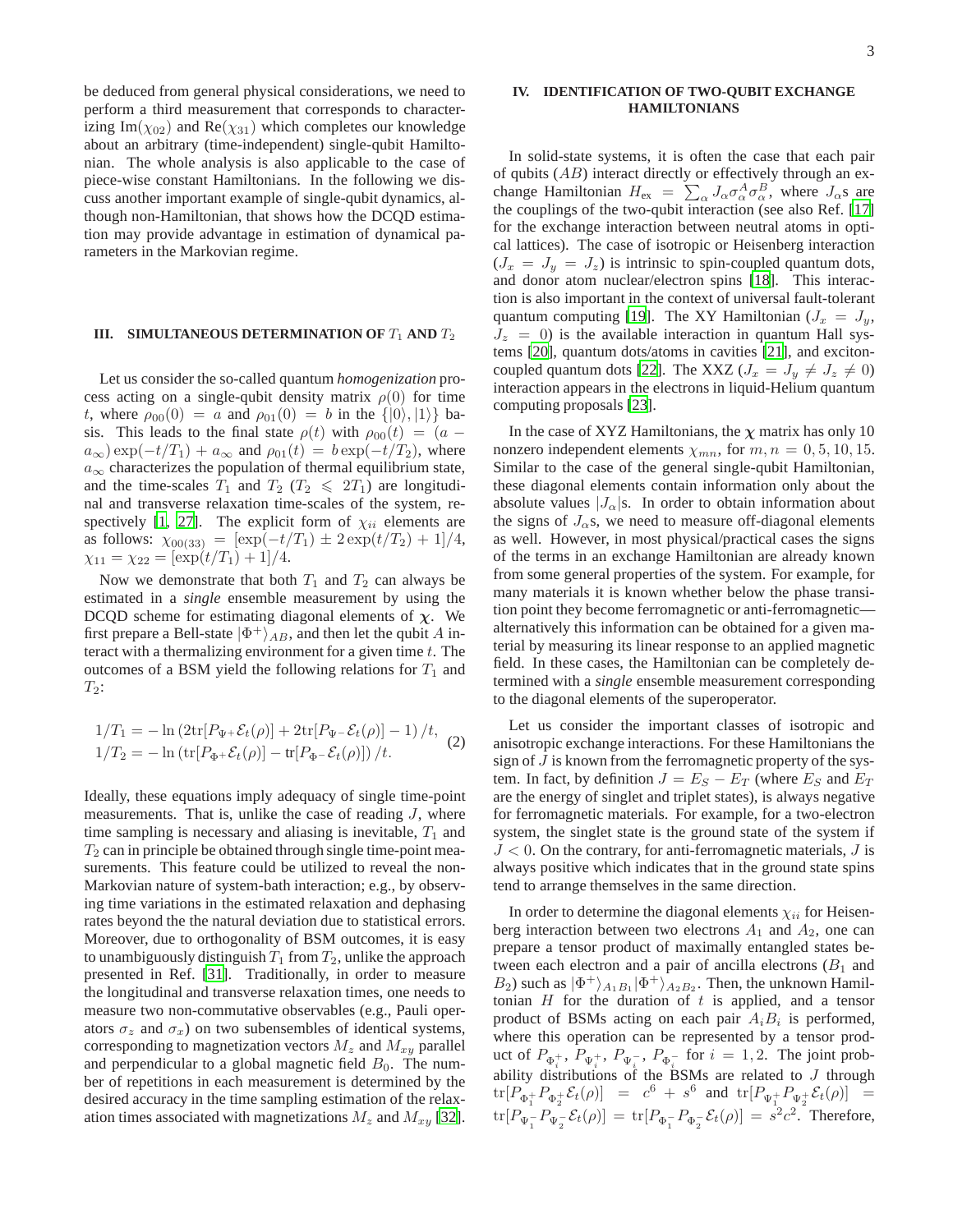we have:

$$
\sin(2|J|t) = 2\sqrt{\text{tr}[P_{\Phi_1^-} P_{\Phi_2^-} \mathcal{E}_t(\rho)]},\tag{3}
$$

and similar relations hold for  $P_{\Psi_1^+}P_{\Psi_2^+}$  and  $P_{\Psi_1^-}P_{\Psi_2^-}$  as well.

In the case of anisotropic exchange interactions one can perform a similar Bell-state preparation and BSM as in the case of isotropic exchange, to obtain:

$$
\sin(2|J_x|t) = 2\sqrt{\text{tr}[P_{\Psi_1^{\pm}} P_{\Psi_2^{\pm}} \mathcal{E}_t(\rho)]},\tag{4}
$$

$$
\cos(2|J_z|t) = \sqrt{\left(\text{tr}[P_{\Phi_1^+} P_{\Phi_2^+} \mathcal{E}_t(\rho)] - s_x^4\right) / (c_x^4 - s_x^4)}.
$$
 (5)

To read  $|J_\alpha|$ , one needs to have time samplings (i.e., ensemble measurements for many time-points) and follow the Fourier analysis based method sketched earlier. Therefore, having *a priori* knowledge about the ferromagnetic property of the system, one can identify the underlying exchange Hamiltonian.

Note that the energy spectrum of  $H_{\text{ex}}$  can be simply calculated using the above relations and knowing the fact that Bellstates are the eigenkets of the exchange Hamiltonian. Eigenvalues of  $H_{\text{ex}}$  can be written as  $E = \pm |J_{\alpha}| \pm |J_{\beta} - J_{\gamma}|$ , where  $\alpha \neq \beta \neq \gamma \in \{x, y, z\}$ . We have already shown how to estimate  $|J_{\alpha}|$  for  $\alpha = x, y, z$ . In order to find relative signs of any two other components, such as  $|J_y - J_z|$ , the DCQD algorithm can be utilized by performing a single ensemble measurement that corresponds to measuring the off-diagonal element  $\chi_{0.5}$ . For full characterization of an exchange Hamiltonian without having any *a priori* knowledge about the signs of the coupling constants, one needs to measure the off-diagonal element  $\chi_{0,10}$  too. Therefore, with a total of three ensemble measurements, corresponding to  $\chi_{i,i}$ ,  $\chi_{0,5}$ , and  $\chi_{0,10}$ , full characterization of  $H_{\text{ex}}$  can be achieved.

## **V. REMARKS ON PRECISION**

In a realistic estimation process, due to decoherence, limited measurement or preparation accuracies (because of specific device architecture or finite ensemble size), and other imperfections, some errors may occur (a generalization of the DCQD theory that addresses faluty preparations and measurements is underway and will be reported elsewhere [\[28](#page-4-28)]). These factors might affect the amount of physical resources required for a given accuracy of the estimation, hence some appealing features like sufficiency of single-time point measurements might be lost. For the case of ideal preparations/measurmens scenario in which single time-point measurements are in principle sufficient, errors scale up as  $1/\sqrt{N_E}$ , where  $N_E$  is the number of repeated measurements. In the cases we need to perform time samplings, the error in the estimation of frequencies (and thus, Hamiltonian parameters) is governed by the Nyquist criterion and the quantum shot-noise limit [\[29\]](#page-4-29). Let us consider  $N<sub>S</sub>$  samples, for each of which we perform  $N_E$  measurements. Therefore, according

to the quantum shot-noise limit,  $\Delta f \sim 1/(N_S \tau_S \sqrt{N_E})$ , and the Nyquist criterion,  $f_S = 1/\tau_S \geq f/2$ , we get:  $\Delta f/f \sim$  $1/(N_S\sqrt{N_E})$  (see Ref. [\[11](#page-4-10)(b)]). That is, the average error in estimation of Hamiltonian parameters scales as  $1/(N_S\sqrt{N_E})$ . In other words, for an error  $\epsilon$ , or with the number of digits of precision  $\log(1/\epsilon)$ , we need poly $(1/\epsilon)$  more steps, which is common among all Fourier analysis based methods [\[30\]](#page-4-30). In this respect, our method does not provide an advantage over the one in Refs. [\[11\]](#page-4-10)—both methods provide similar accuracy scaleup. However, the advantage of our method lies in the built-in ability of the method for partial characterization. That is, there is a level of independency in the way different sets of parameters are related to measurements results. For more general discussions on partial characterization by DCQD see Refs. [\[5](#page-4-4)] and for a very recent proof-of-principle experiment on this issue, using polarization and spatial degrees of freedom of a single photon, see Ref. [\[7\]](#page-4-6). Moreover, in our method some of the parameters are related more directly to the measurements data, hence obviating the need to (a full) inversion in the first place. E.g., in the single-qubit case, we obtain  $|\hat{J}_{x,y,z}|$  just by a very simple algebraic manipulation of the data. This feature is not necessarily available in the methods of Refs. [\[11](#page-4-10)], because a Fourier analysis would be necessary even for extracting a partial information about the Hamiltonian.

#### **VI. CONCLUSION AND DISCUSSION**

We have presented a theoretical approach for utilizing auxiliary quantum correlations to perform Hamiltonian identification. In this method one can directly obtain full information about unknown parameters of time-independent of single- and two-qubit Hamiltonians without full quantum process tomography. In addition, we demonstrate that for a single qubit undergoing a generic Markovian homogenizing quantum map, both related relaxation times can be estimated simultaneously by utilizing a single Bell-state measurement. Furthermore, we illustrate how our prior knowledge about Hamiltonian systems can be exploited in order to reduce the required physical resources for identification tasks. In particular, we show that the required repeated measurements, associated to time sampling of data, can be reduced when we are interested in partial characterization of the Hamiltonian systems and also for estimating relaxation rates. With the recent advent of various methods for generation of controllable entanglement, our proposed method may have near-term application to a variety of quantum systems/devices, such as in trapped ions, liquid-state NMR, optical lattices, and entangled pairs of photons.

Discussions with J. D. Biamonte, J. H. Cole, and D. A. Lidar are acknowledged. This work was supported by NSERC (to M.M.), the Faculty of Arts and Sciences of Harvard University (to M.M. and A.A.), *i*CORE, MITACS, and PIMS (to A.T.R.).